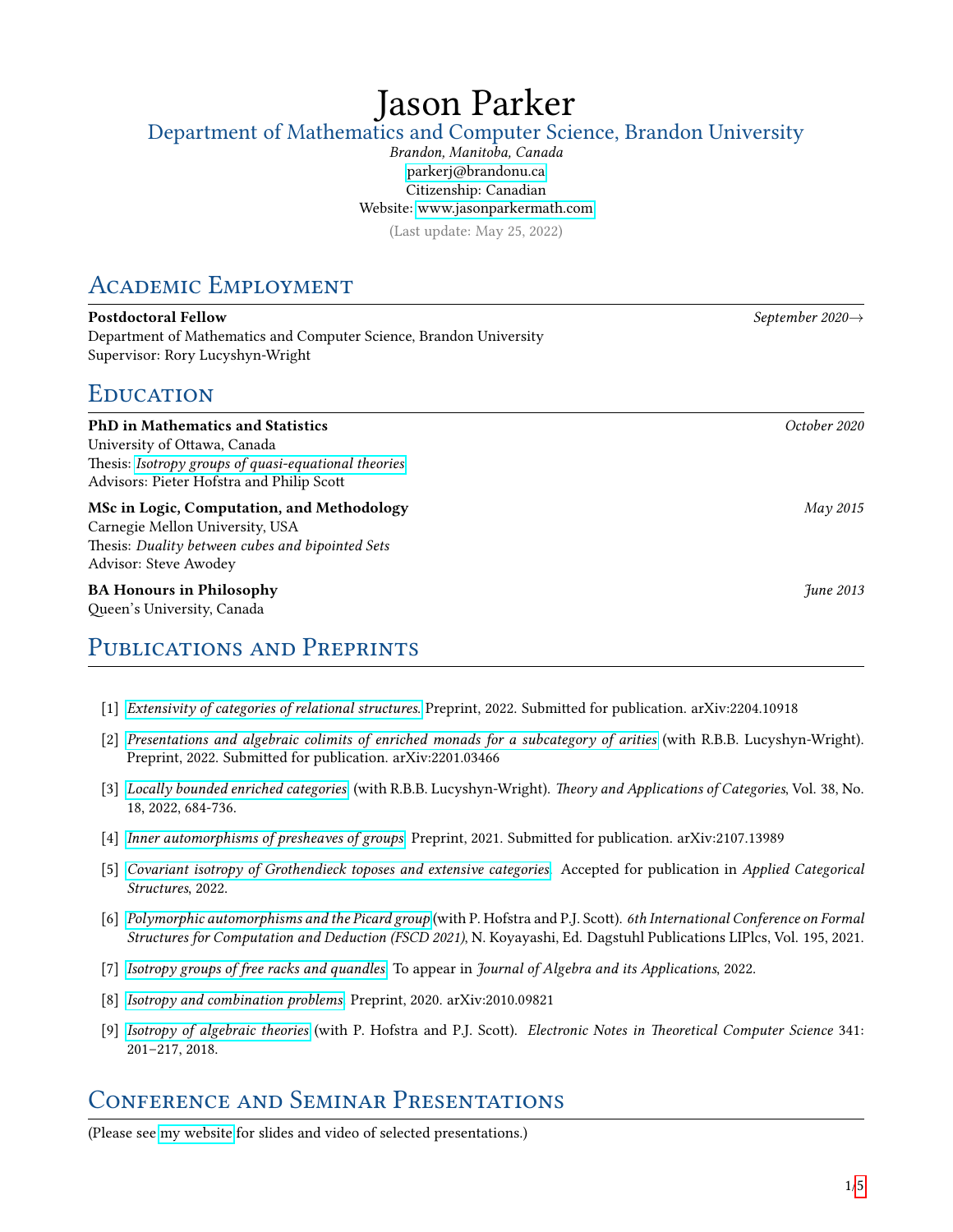- [1] Enriched structure-semantics adjunctions and monad-theory equivalences for subcategories of arities.
	- New York City Category Theory Seminar. Online. April 6, 2022.
	- University of Ottawa Logic Seminar. Online. March 18, 2022.
	- Atlantic Category Theory Seminar. Online. March 8, 2022.
- [2] Locally bounded enriched categories.
	- Australian Category Theory Seminar. Online. November 10, 2021.
	- The Calgary Peripatetic Seminar on Logic, Mathematics, and Computer Science. Online. October 1, 2021.
	- University of Ottawa Logic Seminar. Online. September 30, 2021.
	- Atlantic Category Theory Seminar. Online. September 14, 2021.
- [3] Presentations and algebraic colimits of enriched monads for a subcategory of arities.
	- 2021 Category Theory Novemberfest. Online. November 13, 2021.
	- Atlantic Category Theory Seminar. Online. October 5, 2021.
	- International Category Theory Conference 2021. Genoa, Italy. September 2021.
	- Mathematical Congress of the Americas 2021, Categories and Topology Session. July 16, 2021.

#### [4] Polymorphic automorphisms and the Picard group.

- Invited Talk: Carnegie Mellon University Logic Seminar. Online. October 26, 2021.
- Logic Supergroup Early Career Researcher Workshop. Online. October 14, 2021.
- 6th International Conference on Formal Structures for Computation and Deduction. Buenos Aires, Argentina. July 21, 2021.
- Distinguished Presentation: Applied Category Theory 2021 Conference. University of Cambridge. July 15, 2021.
- [5] Covariant isotropy of Grothendieck toposes.
	- Open House on Category Theory 2021. Online. November 19, 2021.
	- Toposes Online Conference. Online. June 30, 2021.
- [6] Invited Talk: Isotropy in category theory. Brandon University Science Seminar. Online. March 25, 2021.
- [7] Isotropy groups of quasi-equational theories.
	- Invited Talk: TalTech Category Theory Seminar. Online. March 4, 2021.
	- New York City Category Theory Seminar. Online. February 3, 2021.
	- Panglobal Algebra and Logic Seminar (PALS). Online. January 26, 2021.
	- Algebra|Coalgebra Seminar (Institute for Logic, Language, and Computation). Online. January 6, 2021.
	- University of California, Riverside Applied Category Theory Seminar. Online. December 14, 2020.
	- The Calgary Peripatetic Seminar on Logic, Mathematics, and Computer Science. Online. December 11, 2020.
	- Vanderbilt University Universal Algebra and Logic Seminar. Online. December 7, 2020.
	- Cambridge University Category Theory Seminar. Online. December 1, 2020.
	- Atlantic Category Theory Seminar. Online. November 3, 2020.
	- Australian Category Theory Seminar. Online. October 21, 2020.
	- University of Ottawa Logic Seminar. University of Ottawa. October 2019.
- [8] Isotropy groups of strict monoidal categories. University of Ottawa Logic Seminar. University of Ottawa. Spring 2020.
- [9] Isotropy of algebraic theories.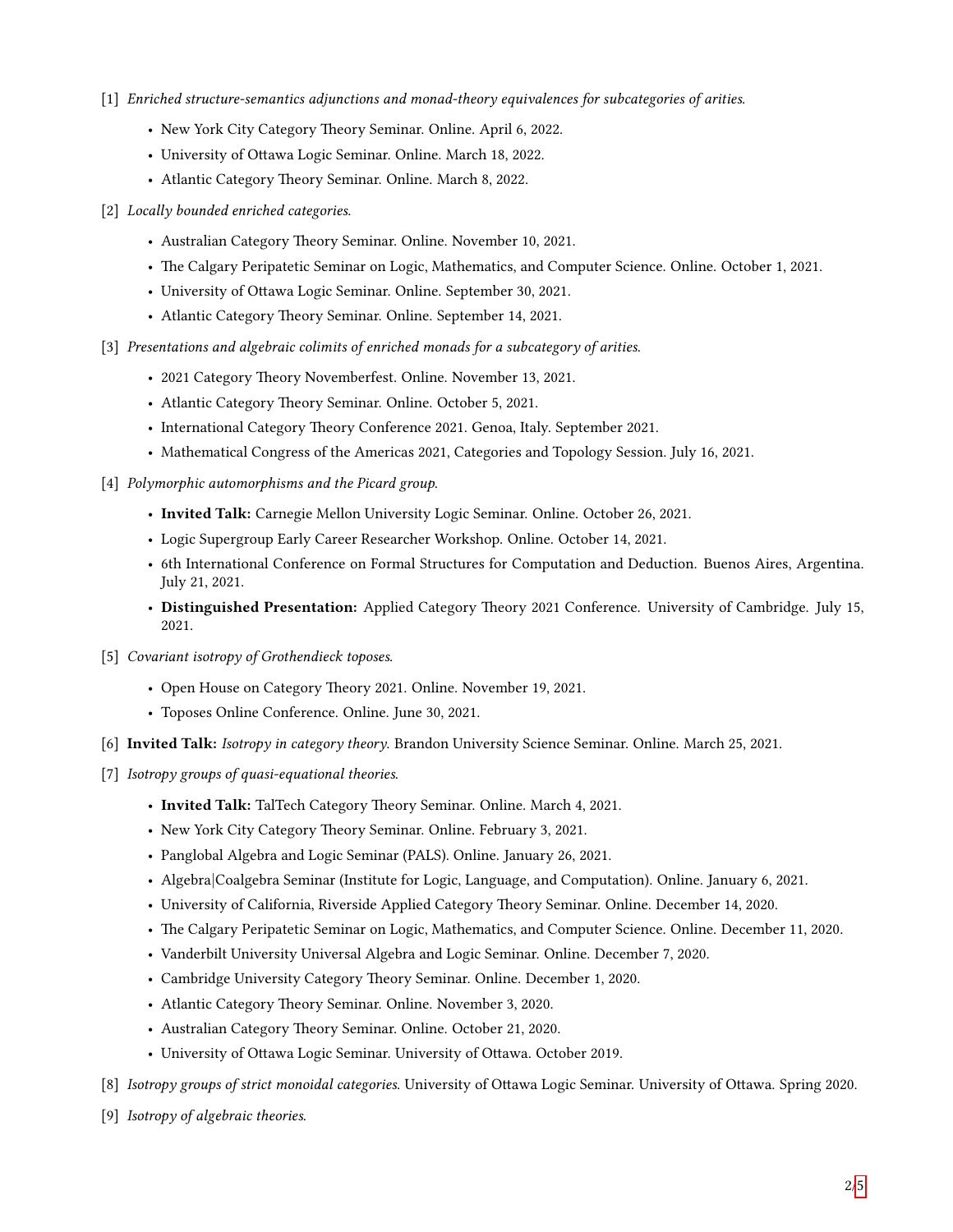- Université catholique de Louvain Category Theory Seminar. Université catholique de Louvain. September 11, 2018.
- Mathematical Foundations of Programming Semantics Conference. Dalhousie University. June 8, 2018.
- Canadian Mathematical Society Summer Meeting, Graduate Student Session. University of New Brunswick. June 4, 2018.
- Foundational Methods in Computer Science Conference. University of Ottawa. June 2017.
- [10] A syntactic criterion for a geometric theory to be of presheaf type. University of Ottawa Logic Seminar. University of Ottawa. Spring 2018.
- [11] Heyting algebra structure on the quotients of a geometric theory. University of Ottawa Logic Seminar. University of Ottawa. Spring 2018.
- [12] Duality between subtoposes of Grothendieck toposes and quotients of geometric theories. University of Ottawa Logic Seminar. University of Ottawa. Spring 2018.
- [13] Classifying toposes of geometric theories. University of Ottawa Logic Seminar. University of Ottawa. Spring 2018.
- [14] The classifying topos of local rings. University of Ottawa Logic Seminar. University of Ottawa. Fall 2017.
- [15] Basic categorical logic. University of Ottawa Logic Seminar. University of Ottawa. Fall 2017.
- [16] Categorical semantics of system F. University of Ottawa Logic Seminar. University of Ottawa. Spring 2017.
- [17] Duality between cubes and bipointed sets.
	- University of Ottawa Logic Seminar. University of Ottawa. November 2015.
	- Category Theory Octoberfest. University of Ottawa. October 2015.
	- Homotopy Type Theory Seminar. Carnegie Mellon University. Spring 2015.

## TEACHING EXPERIENCE

#### **BRANDON UNIVERSITY**

- Head Course Instructor for Logic (70:240), Fall 202[1](#page-2-0) (online course, 40 undergraduate students)<sup>1</sup>
- Guest Instructor for Introduction to Set Theory and Logic (62:261), October 2020

#### Department of Mathematics and Statistics, University of Ottawa

- Tutorial Instructor and Grader for Discrete Mathematics for Computing, Spring 2020
- Tutorial Instructor and Grader for Mathematical Reasoning and Proofs, Fall 2019
- Tutorial Instructor and Grader for Calculus for the Life Sciences, Summer 2019
- Tutorial Instructor and Grader for Discrete Mathematics for Computing, Spring 2019
- Grader for Foundations of Mathematics, Fall 2018
- Tutorial Instructor and Grader for Mathematical Reasoning and Proofs, Fall 2018
- Tutorial Instructor and Grader for Discrete Mathematics for Computing, Spring 2018
- Tutorial Instructor and Grader for Introduction to Linear Algebra, Spring 2018
- Tutorial Instructor for Mathematical Methods II, Fall 2017
- Tutorial Instructor for Calculus I, Fall 2017
- Tutorial Instructor for Calculus II, Summer 2017

<span id="page-2-0"></span><sup>&</sup>lt;sup>1</sup>Please see this [unlisted YouTube playlist](https://youtube.com/playlist?list=PL-ymvxi3yNgeeb6dzpXEjkupCTk32QQ9Z) for sample teaching videos from this course.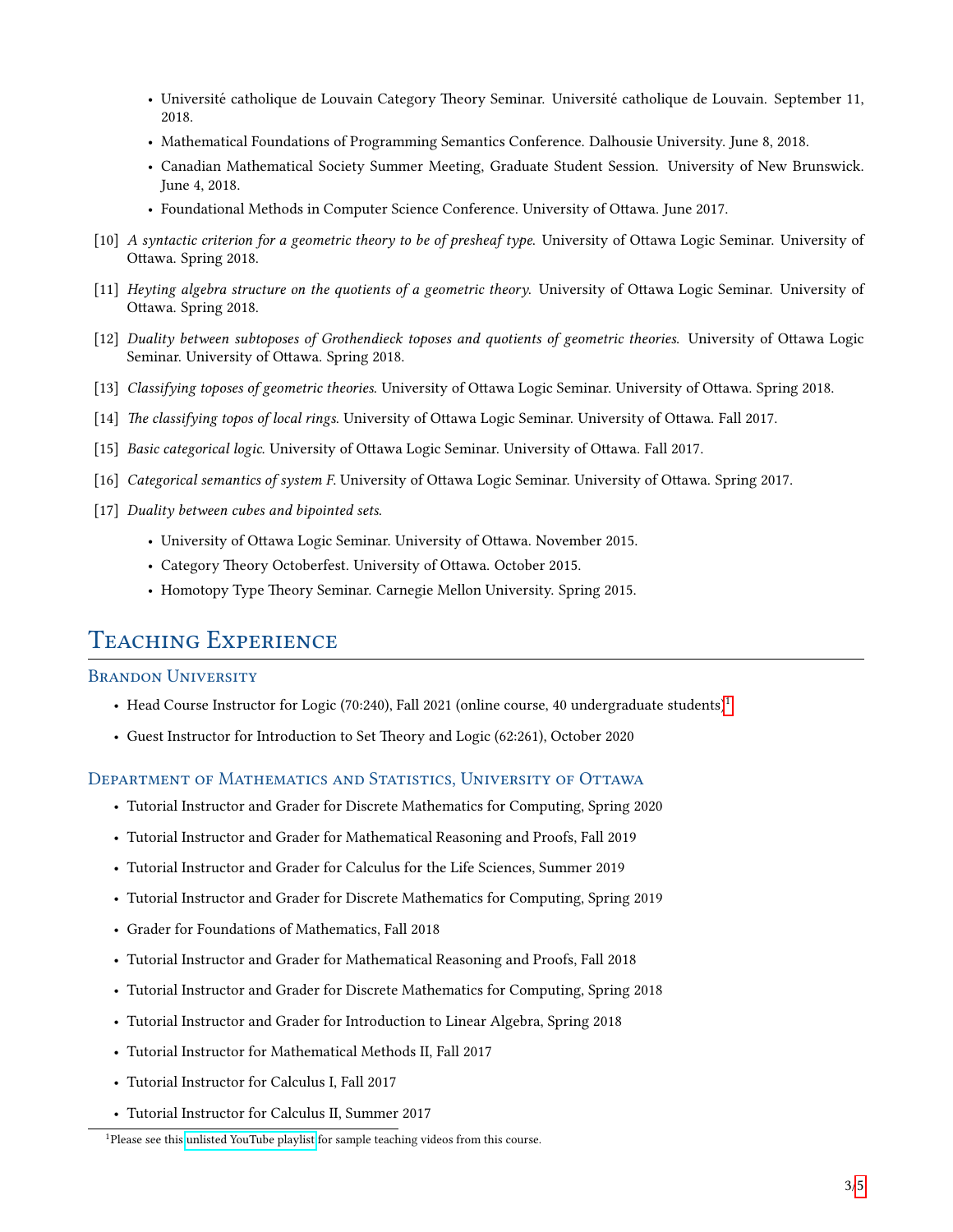- Tutorial Instructor and Grader for Discrete Mathematics for Computing, Spring 2017
- Tutorial Instructor and Grader for Introduction to Linear Algebra, Fall 2016
- Grader for Calculus for the Life Sciences, Summer 2016
- Tutorial Instructor and Grader for Discrete Mathematics for Computing, Spring 2016
- Tutorial Instructor for Introduction to Linear Algebra, Spring 2016
- Grader for Mathematical Methods, Fall 2015
- Grader for Foundations of Mathematics, Fall 2015

#### Department of Philosophy, Carnegie Mellon University

- Grader for Invented Languages, Spring 2015
- Tutorial Instructor and Grader for Formal Logic, Fall 2014
- Tutorial Instructor and Grader for Nature of Language, Fall 2013 and Spring 2014

#### DEPARTMENT OF PHILOSOPHY, QUEEN'S UNIVERSITY

- Guest Instructor for Further Studies in Logic, Spring 2013
- Tutorial Instructor and Grader for Further Studies in Logic, Spring 2013
- Tutorial Instructor and Grader for Introduction to Logic, Fall 2012

### Conferences and Workshops Attended

- Open House on Category Theory. Online. November 2021.
- Category Theory Novemberfest. Online. November 2021.
- International Category Theory Conference. Genoa, Italy (Online). September 2021.
- 6th International Conference on Formal Structures for Computation and Deduction. Buenos Aires, Argentina (Online). July 2021.
- Mathematical Congress of the Americas (Category and Topology Session). Online, July 2021.
- Applied Category Theory Conference. University of Cambridge (Online). July 2021.
- Toposes Online Conference. Online. June 2021.
- Tangent Categories and their Applications. Banff International Research Station (Online). June 2021.
- Operads and Higher Structures in Category Theory Workshop. University of Ottawa. August 2019.
- Summer School in Algebra and Topology. Université catholique de Louvain. September 2018.
- Mathematical Foundations of Programming Semantics Conference. Dalhousie University. June 2018.
- Canadian Mathematical Society Summer Meeting. University of New Brunswick. June 2018.
- Foundational Methods in Computer Science Conference. University of Ottawa. June 2017.
- Workshop on New Directions in Inverse Semigroups. University of Ottawa. Summer 2016.
- Category Theory Octoberfest. University of Ottawa. October 2015. '
- Modal Logic Workshop. Carnegie Mellon University. Spring 2014.